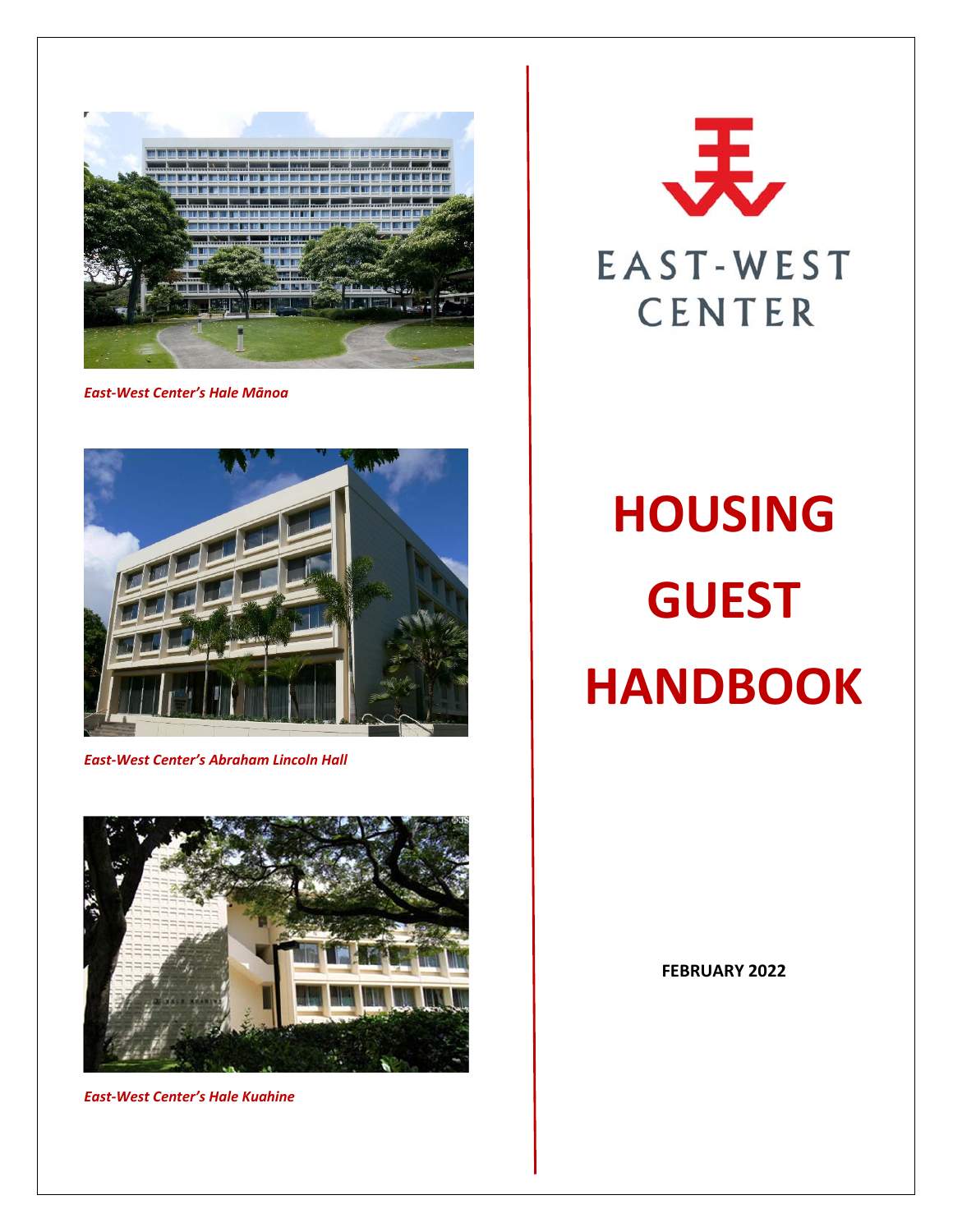# Introduction

Welcome to East-West Center Housing. We hope the following information will prove useful in speeding your integration into our community. The Center maintains three housing facilities for its guests— Hale Mānoa, Hale Kuahine, and Lincoln Hall. Each building has a front desk that provides a variety of services to guests.

#### Hale Mānoa

Hale Mānoa is a 13-floor student dormitory serviced by two elevators. It is comprised of single (7'x14') and double (14'x14') rooms. Certain floors or units are designated for male only or female only room assignments. Other areas are coeducational. Rooms are arranged in units, with each unit, consisting of a combination of double and single rooms. Each living unit has shared bathroom facilities. Rooms contain a desk, dresser, chair, bed, telephone, bookshelf and closet space. All rooms feature broadband internet access. Linen including pillow, two sheets, and a pillow slip are provided. Communal kitchen facilities and coin‐operated laundry machines are located on each common floor. In addition, guests have access to lounges for TV viewing and small meetings or social functions.

#### Hale Kuahine

Hale Kuahine is a four‐floor student dormitory with no elevator. Physical arrangements are similar to Hale Manoa. Hale Kuahine and Hale Mānoa generally house the Center's long-term degree students, short-term conference participants and other non-center guests.

#### Lincoln Hall

Lincoln Hall is a four‐floor guest house serviced by one elevator that generally houses visiting scholars, short-term conference participants and other non-Center guests. Studios and one-bedroom apartments with kitchenettes are available. All units are furnished with telephone, cable TV, refrigerator, ceiling fans and private bathrooms. All rooms feature broadband internet access. Housekeeping service is provided Monday to Friday.

#### **Smoking and all electronic smoking devices are prohibited by law in all East‐West Center buildings and within 20 feet of any entrance, exit, operable window or ventilation intake** *(HRS 328J)***.**

The residence halls are administered by the Housing Office, located on the ground floor of Hale Mānoa. Office hours are 7:45 a.m. to 4:30 p.m., Monday to Friday. Telephone numbers for the office are 944‐ 7805 for housing reservations and 944‐7809 for repairs and services.

# Front Desks

The front desks serve as the reception and information centers for the residence halls and provide various services for guests.

- Hale Mānoa Desk | Ext. 7960 | Open 24 hours a day.
- Hale Kuahine Desk | Ext. 7813 | Hours vary.
- Lincoln Hall Desk | Ext. 7816 | Open daily: 8:00 am to 8:00 p.m.

Services available through the front desks include the following:

• Processing arrival and departure of guests.

Page | 1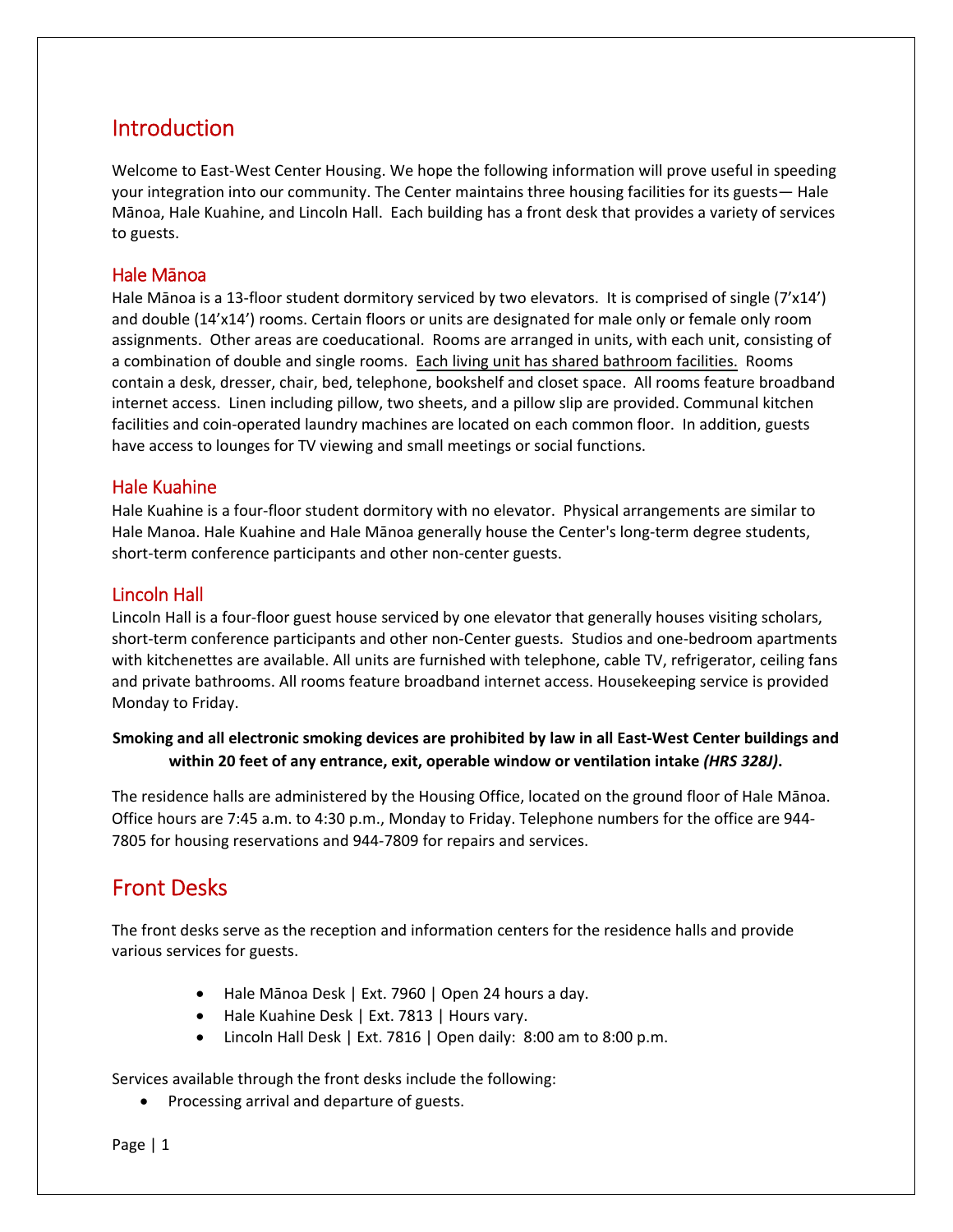- Processing of maintenance requests
- Loan of duplicate room keys (appropriate ID required).
- Receiving messages for guests.
- Reservations for use of facilities (i.e., reserved lounges).
- Making change of up to \$5.00.

## Arrivals, Departures and Keys

Hale Mānoa desk is open 24 hours. After‐hour arrivals and departures are processed at the Hale Mānoa front desk.

#### Check‐In Procedures:

**Check in time is 2:00 p.m.** Incoming guests must check in at the front desk to register, get their room assignment, room keys and, if applicable, pay for their stay. Guests are issued key cards that will open their individual room and building security door (room keys will also open the unit storage rooms at Hale Mānoa and Hale Kuahine).

**Room rental charges are due one month in advance.** Payment is due on or before the 5th day of each month. A late fee of \$25 will be charged each month accounts are past due.

**Room assignments are made for the entire length of stay, but changes may be requested.** Room change requests are processed through the front desk.

**Guests should always carry their key and keep their room locked at all times.** If a guest gets locked out of their room, they must request a lockout key at the front desk. The lockout key, once issued, becomes the guest's new room key. There is no charge for lockout keys; however, the guest must return their old room key to the front desk by the end of the day. Failure to do so will result in a \$5.00 charge. **Lost Keys:** If a guest loses their room key, they must request a replacement key at the front desk. A \$5.00 *per key* replacement charge will apply to all lost room keys.

**A limited amount of storage space for luggage and personal belongings is available for guests.** Guests may only store items in their assigned space. Stored items must be properly packed and identified. These items must be removed whenever a resident checks out of the unit. Fire safety regulations forbid the storing of empty boxes, crates and other flammable items.

**The East‐West Center assumes no responsibility for loss of property by fire, theft, or other damage.** Guests are encouraged to obtain property insurance coverage through an insurance carrier.

#### Check‐Out Procedures

**Check out time is 10:00 a.m.** Exceptions to the check out policy are based on availability. An unauthorized late check out will result in a one night's charge.

**Guests are considered checked out only when their keys are returned to the front desk.** Additional room charges can be avoided by returning room keys upon departure. Guests of Lincoln Hall or Hale Kuahine who plan to leave when the desk is closed need to clear their room rental accounts before the desk closes and deposit room keys in the front desk key drop upon leaving.

**Items left in rooms, storage areas or in building common areas are not the responsibility of the East‐** West Center. Guests will be assessed a nightly rate if the room is left occupied by personal belongings.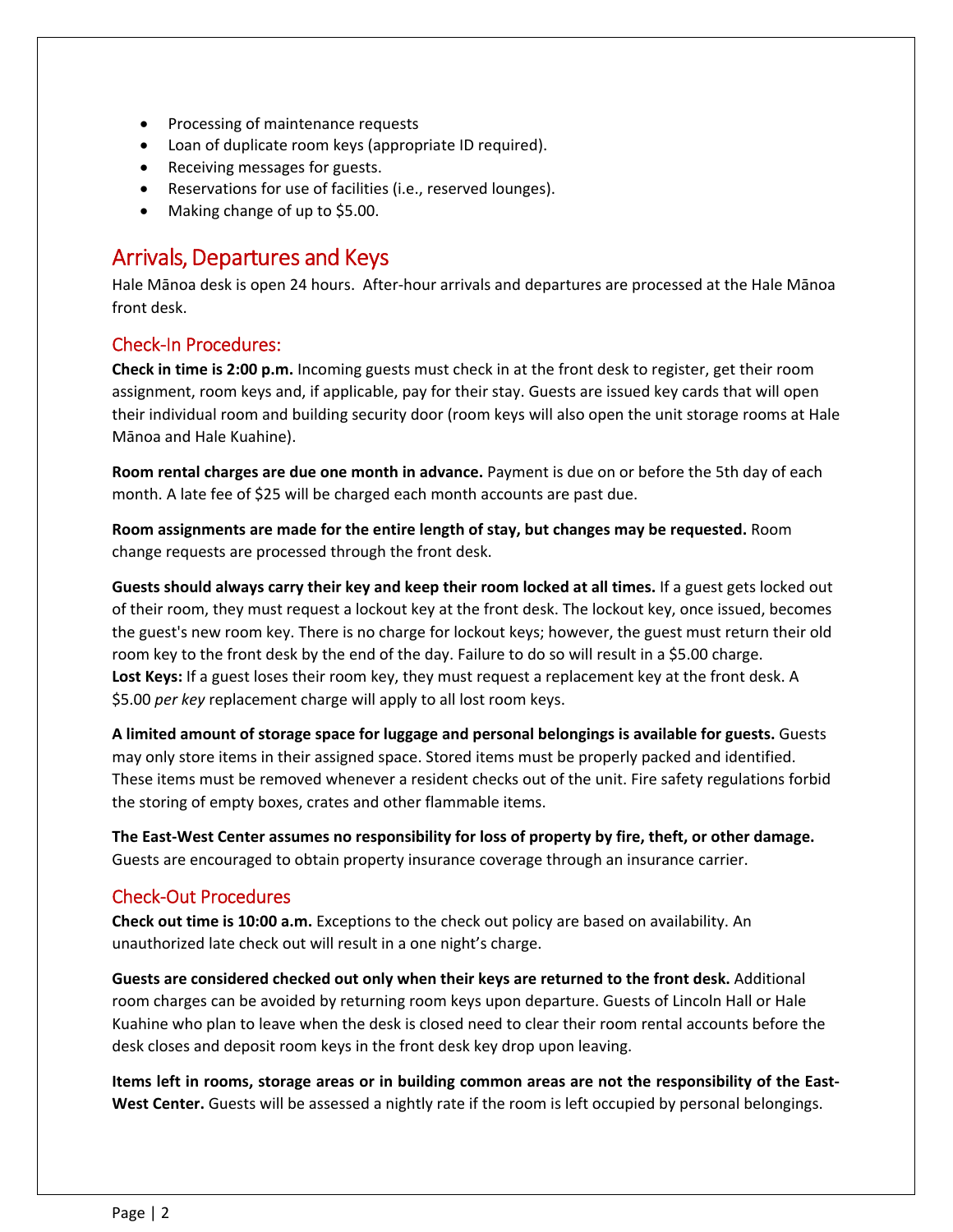# **Visitors**

**Visitors should be received in the lobby and must be accompanied by a resident at all times while in the building.** The host will be responsible for the behavior of their visitors while in the residence halls and adjacent areas.

**There are no restrictions on visitation, but the presence of visitors in the living units must not be a nuisance or inconvenience to the other members of the unit.**

**Please ask visitors to park in the green Pay‐to‐Park visitor's stalls located at various locations on the Upper Campus, or in the Lower Campus parking structures.** Parking adjacent to the dormitories is for loading and unloading only. Unattended or unauthorized vehicles will be ticketed and may be towed. More information about campus parking is available from: https://manoa.hawaii.edu/commuter/

**Overnight visitors may be accommodated on a space available basis.** Accommodations are available for periods up to twenty nights. Visitor Request forms are available at the reception desk of each hall. **Room usage is for registered individuals only. Under no circumstances may rooms be transferred by loan or sublet to another person(s).**

# Housekeeping Services

**Hale Mānoa and Hale Kuahine guests are responsible for cleaning their own rooms.** A broom and dustpan are available in each unit, and a mop is available in the laundry room. Linen may be exchanged at the reception desk.

**Lincoln Hall apartments are cleaned daily between 9:00 a.m. and 5:00 p.m., except Saturdays and Sundays.** Beds are made up daily but linen is exchanged once a week.

**General cleaning and fumigation of the public areas and the cleaning of kitchens is conducted throughout the year.** Guests will be notified as to special procedures during these periods.

# Mail and Messages

#### **Mailboxes**

- EWC Housing guests who have a minimum of thirty (30) nights remaining on the reservation are eligible to apply for a Hale Mānoa or Hale Kuahine lobby mailbox.
- Applications are available outside the EWC Mailroom located in the Hale Mānoa lobby.
- Hale Mānoa/Hale Kuahine lobby mailbox holders include access to parcel lockers for oversized deliveries.
- Guests can request mail forwarding services from the EWC mailroom at Hale Mānoa (EWC is a business address. USPS does not provide mail forwarding from business addresses.)

#### Mail Routing

#### **For guest mail/messages/packages hand delivered to the Hale Mānoa Front Desk:**

- Mail, messages, and packages will be scanned and labelled at the Hale Mānoa Front Desk.
- Guests will receive an email notice at the guest email address provided at guest check‐in.
- Guest should bring email notice and photo ID to Hale Mānoa Front Desk to collect their mail/message/package.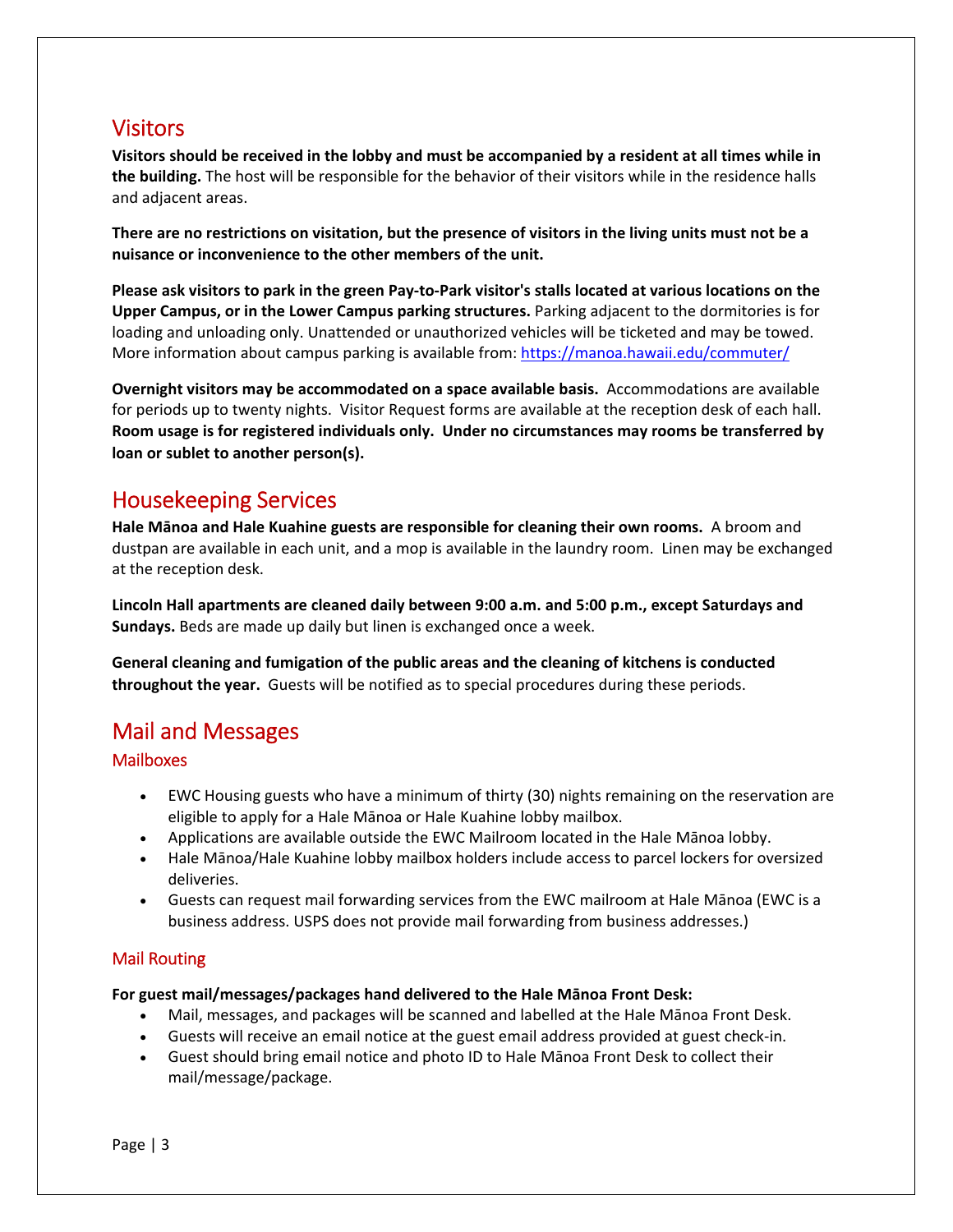**For mail and packages sent through the USPS:** 

- EWC Mailroom picks up USPS mail/packages daily, Monday‐Saturday (excluding Federal holidays).
- *USPS mail/packages for guests that have secured a Hale Mānoa/Hale Kuahine mailbox:*
	- o Mail will be sorted to the guest mailbox.
	- o Oversized packages will be placed in a parcel locker and the parcel locker key will be placed in the guest mailbox.
- *USPS mail/packages for guests that do not have a Hale Mānoa/Hale Kuahine mailbox:*
	- o Mail, messages, and packages will be scanned and labelled at the Hale Mānoa Front Desk.
	- o Guests will receive an email notice at the guest email address provided at guest check‐ in.
	- $\circ$  Guest should bring email notice and photo ID to Hale Mānoa Front Desk to collect their mail/message/package.

# **Telephones**

#### **Placing a Local Call Using an EWC Telephone:**

- The prefix for all EWC office and dormitory telephone numbers is 944‐. To call a telephone number within the EWC system from a EWC phone, dial only the last four‐digits of the number, for example, 9999.
- To call a number outside of the EWC telephone system from a EWC phone, dial "9," then dial the seven‐digit number.
- Telephone numbers for University of Hawaii offices begin with 956- and are outside of the EWC system.

#### **Placing Long Distance Telephone Calls:**

Long distance calls can be placed by using a calling card or long distance service provider.

# Facsimiles (Fax)

**Facsimiles may be sent from most commercial copy centers, such as Kinko's.** (Check the Yellow Pages of the phone book for other listings).

## Internet Access

**Wi‐Fi internet access is available in all rooms and apartments.** Bandwidth is shared with all EWC Housing residents. Due to the many variables affecting internet performance, actual speeds will vary. Internet access is provided for individual or personal use only. Commercial or institutional use is prohibited. Guests must adhere to the Housing Net's Acceptable Use Policy.

# Connecting to Wi‐Fi in 4 Easy Steps

1. **Connect to the wireless network "EWC‐Housing."** Open your favorite web browser and you will be automatically directed to the Device Registration portal.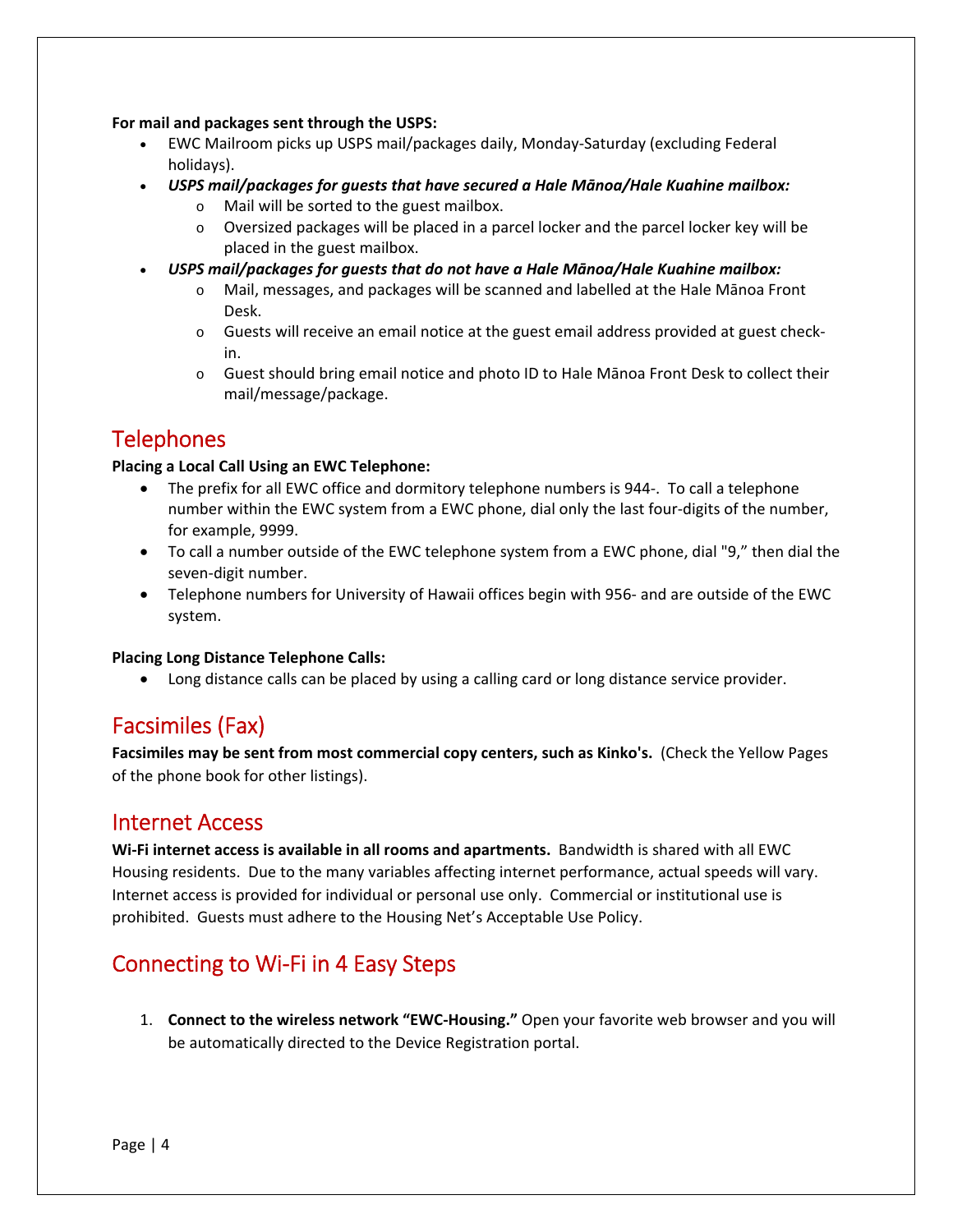

#### Please complete the form below to REGISTER your Device

|                            | <b>Device Registration</b>           |
|----------------------------|--------------------------------------|
| * Your Name:               | Please enter your full name.         |
| Email Address:             | Please enter your email address.     |
| <b>Reservation Number:</b> | <b>Enter your Reservation Number</b> |
| Room Number:               | Please enter your Room Number        |
| Confirm:                   | I accept the terms of use            |
|                            | Register                             |

#### **2. At the guest portal, enter the following information:**

- Name
- Email Address
- Reservation Number
- □ Room Number (Must have 4 digits e.g. 1205J, 0908C, 0302A etc.
- □ Acceptance of Terms (Check box)
- **3. After completing the steps above, click the "Register" button. This will bring you to the Device Registration Confirmation page.**

|                            | Please complete the form below to REGISTER your Device  |
|----------------------------|---------------------------------------------------------|
| <b>Device Registration</b> |                                                         |
| Your Name:                 | your name<br>Please enter your full name.               |
| Email Address:             | your_email@test.com<br>Please enter your email address. |
| Reservation Number:        | 00000<br><b>Enter your Reservation Number</b>           |
| Room Number:               | 0000<br>Please enter your Room Number                   |
| Confirm:                   | I accept the terms of use                               |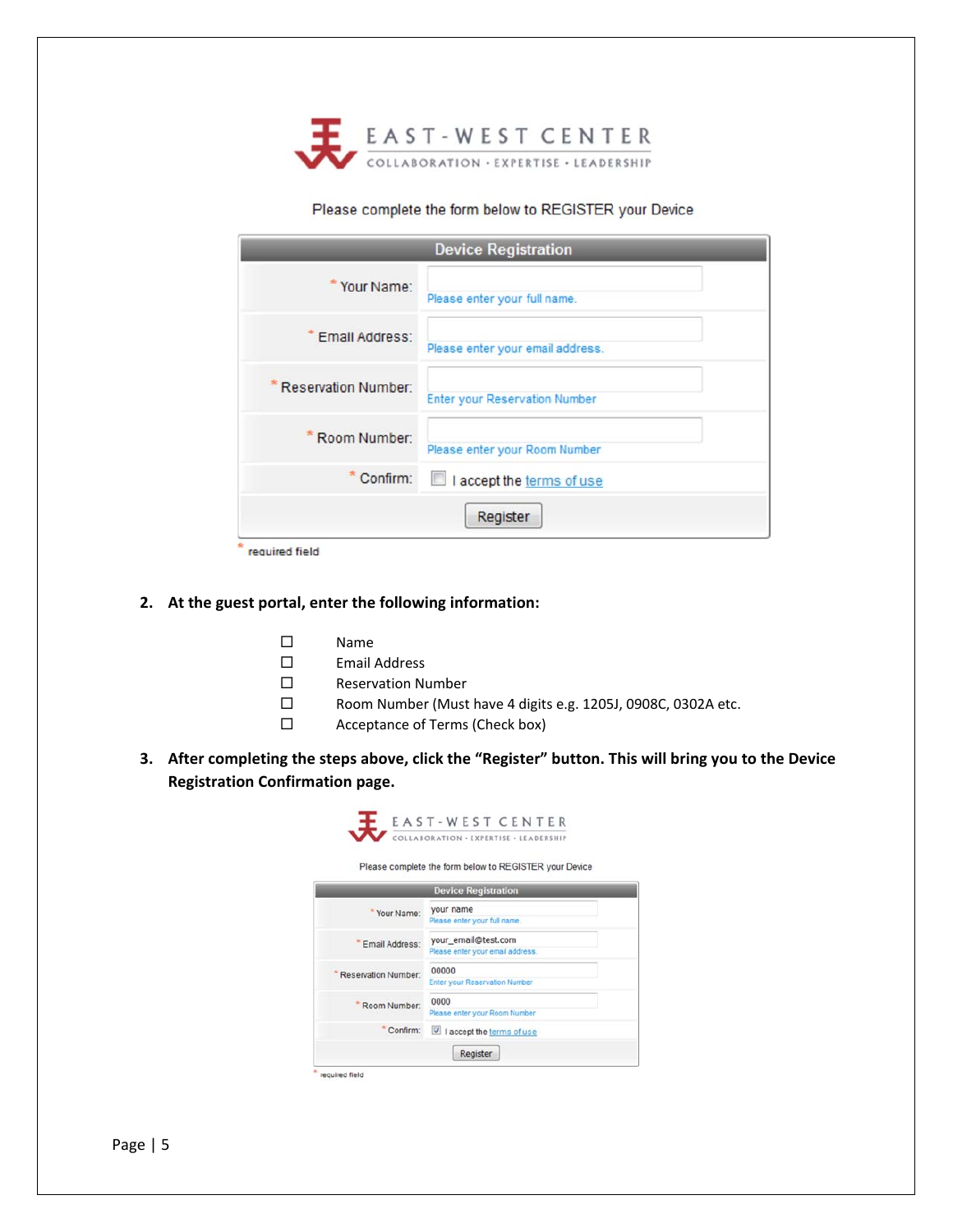The Device Registration Confirmation will present you with your information as you entered it into the system.

4. **If the information is displayed correctly, click on the "confirm" button. At that point your device will be registered on the network and will have internet access until your departure date.** Additional devices will also require you to follow the same registration process to access the network.



|                            | <b>Device incipation committee!</b> |
|----------------------------|-------------------------------------|
| Guest's Name: your name    |                                     |
|                            | Email Address: your_email@test.com  |
| <b>Reservation Number:</b> | 00000                               |
| Room Number: 0000          |                                     |
|                            | Confirm                             |

Although your device has been registered on the network, it may be necessary to reconnect. Return to your deviceʻs Wi‐Fi network selection screen and reselect the EWC‐Housing network. You should be now connected to the network. Write down your room and reservation number in case you would like to register additional devices at a later date.

#### **Still having trouble connecting to the internet?**

Contact the HousingNet Help Desk at 808‐748‐7801 or **support@netenterprise.com**.

## Kitchens

A variety of food service options are available on the University of Hawaiʻi campus including flexible meal plans which can be used at Hale Aloha dining hall or at other locations throughout campus: For additional information: https://uhm.sodexomyway.com/.

**You may prefer to prepare some or all of your meals in shared kitchen facilities**. The kitchens can get very crowded, thus cooking during non‐peak hours may be advisable.

**Please note that cooking is not permitted in dormitory rooms or Lincoln Hall studio units.** As a fire safety precaution, power to kitchen stoves and ovens is turned off from 11:00 p.m. to. 7:00 a.m. daily. Microwave ovens are available 24 hours.

**Maintaining kitchen cleanliness is everyone's responsibility.** Please help minimize pest problems by cleaning up after yourself. This includes the cleanup of personal cookware and utensils, the sink, cooking surfaces, countertops and dining areas. Also please wrap all garbage tightly in plastic bags before depositing it in the kitchen trash containers.

**Kitchen space is limited.** Please do not leave your appliances, dishes and utensils in the common areas. A kitchen cabinet is assigned to your room for the storage of these items.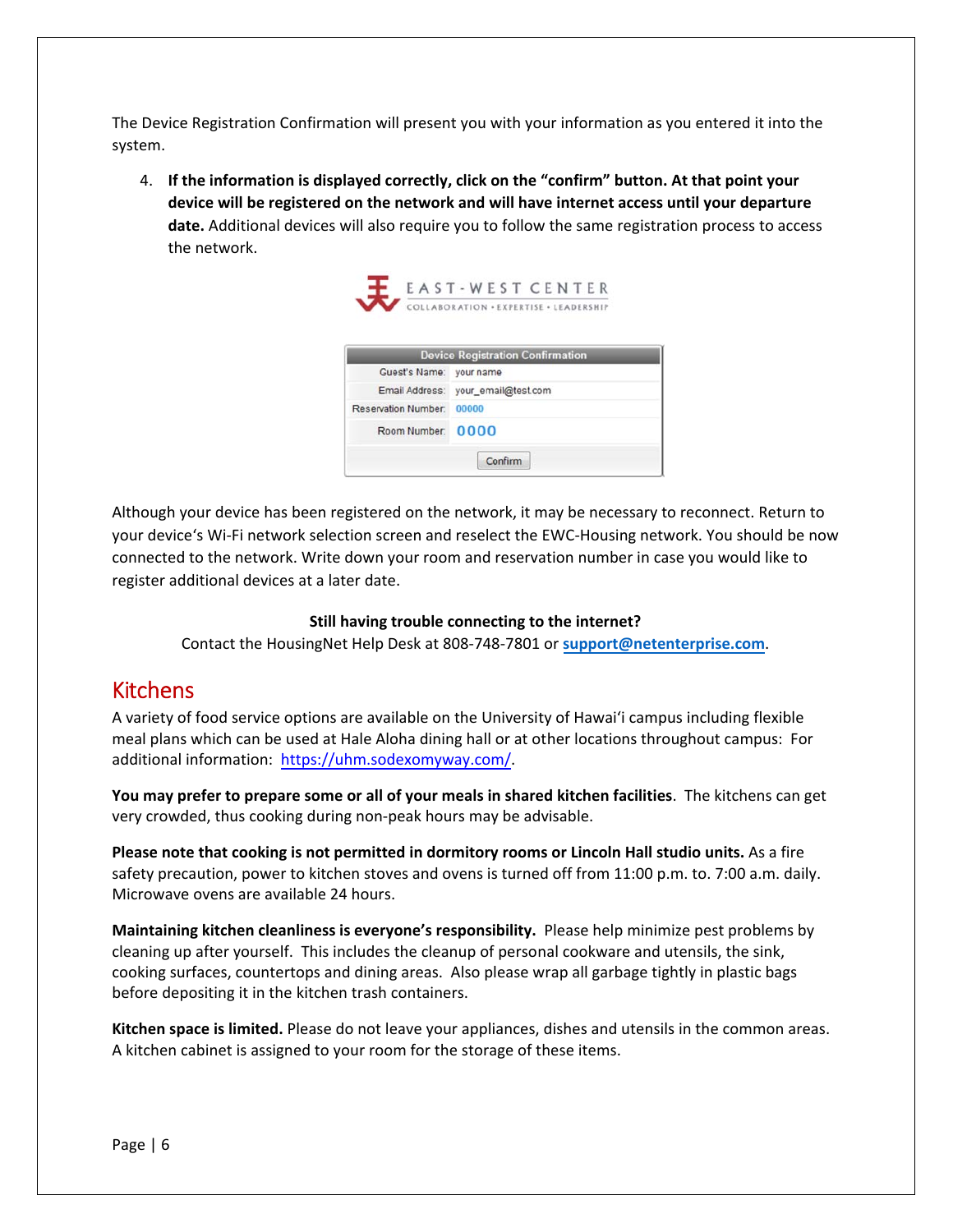**Refrigerators in the kitchen are for public use.** Items stored in the refrigerator should be clearly labeled with your name, date and room number. Refrigerators are routinely cleaned and items not properly identified will be discarded.

**You may wish to rent or purchase a new or used refrigerator.** Small refrigerators (less than 3 cubic feet) and microwave ovens (not exceeding 1500 watts) are permitted in resident rooms. Larger personal refrigerators placed in designated common areas require Housing office approval. Refer to *Resident Conduct Code*, Cooking section for additional information.

## **Bathrooms**

Each living unit has shared bathroom facilities. Maintaining bathroom cleanliness is everyone's responsibility. Please help by cleaning up after yourself. We would like to provide a few guidelines intended to make living here an enjoyable experience.

#### **Co‐educational (Coed) Living Units**

- The bathrooms in coed living units require special attention and courtesy.
- Guests in coed units should wear appropriate clothing and should respect an individual's concern for privacy.
- $\bullet$  If someone of the opposite sex is showering, please wait until he/she is finished before entering the shower area.

#### **Energy and Resource Conservation**

Turn off lights/fan after use and turn water faucet handles securely to prevent dripping.

#### **Personal items**

- Please do not leave your personal items in the shower stalls.
- A cabinet is assigned to your room for the storage of these items.

#### **Sinks**

- Do not soak or wash dishes in the sink.
- Do not wash your feet in the sink.
- Do not leave clothes soaking in the sink.
- Mop or wipe up water spillage from the floor or the counters.

#### **Toilets**

- Flush toilet after each use and leave the seats clean and dry when you are finished.
- Do not flush sanitary napkins down the toilets. Please use the disposal bags and waste containers provided.

## Other Resident Services

#### **Coin‐operated washing machines and dryers (and laundry detergent dispensers)**

- Hale Mānoa -- at the 'Ewa end of each common floor
- Hale Kuahine -- ground floor laundry room
- Lincoln Hall -- basement

#### **Personal laundry must not be washed or hung in unit bathrooms.**

#### **Coin‐operated Vending Machines**

• Hale Mānoa -- ground floor (cold drinks, food, candy)

Page | 7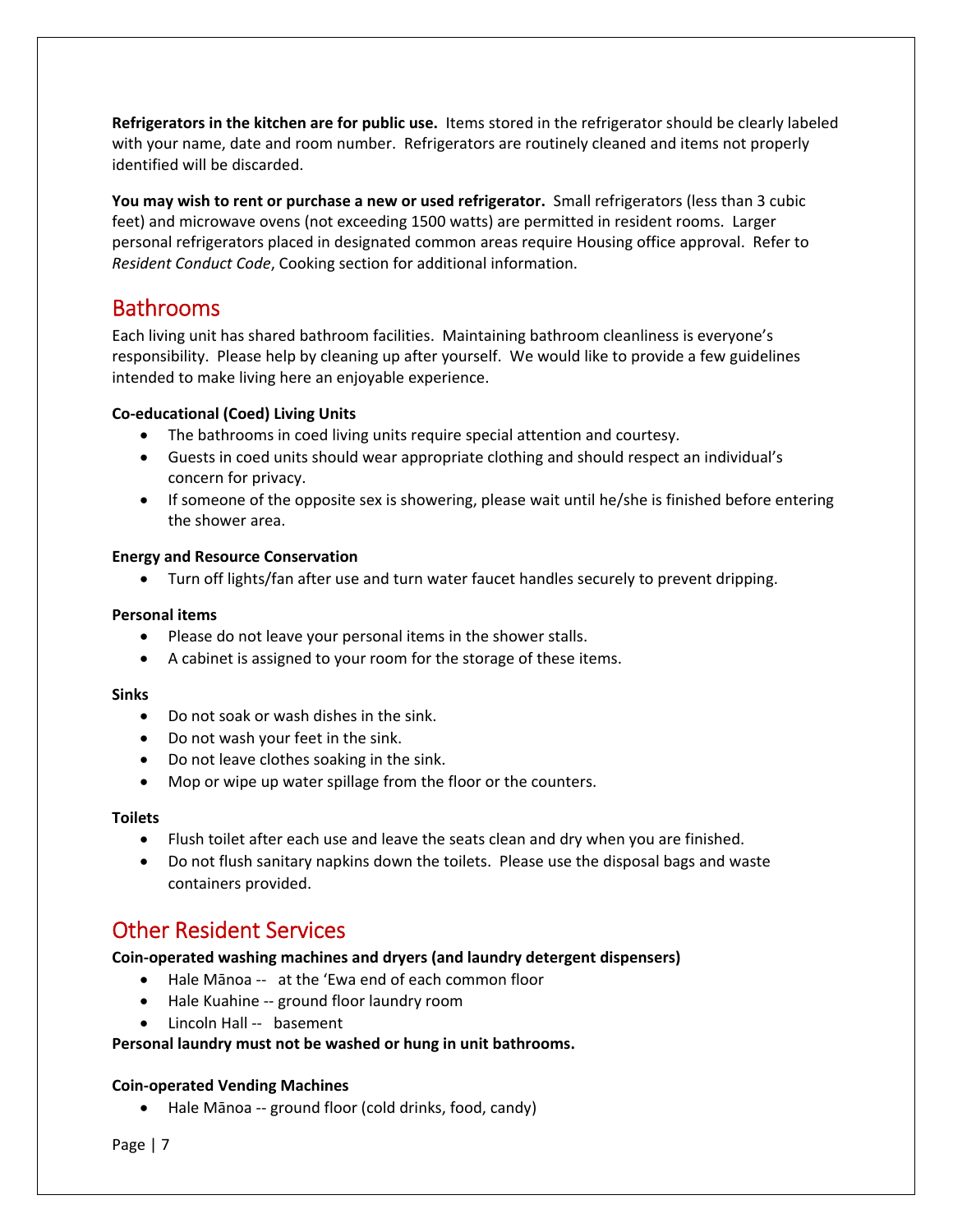- Hale Kuahine -- front lounge (cold drinks), laundry room (laundry detergent)
- Lincoln Hall ‐‐ basement (cold drinks, laundry detergent)

#### **TV lounges**

- Hale Mānoa -- 309, 609, 909, 1206
- Hale Kuahine -- ground floor

#### **Kitchens (Hours 7:00 a.m. ‐ 11:00 p.m.)**

- Hale Mānoa -- 04 & 11 lounges on each common floor
- Hale Kuahine Courtyard and D Wing on ground floor

#### **Ice Machines**

- Hale Mānoa --  $6<sup>th</sup>$  floor laundry room
- Hale Kuahine -- ground floor laundry room
- Lincoln Hall -- basement laundry room

#### **Hale Mānoa only**

- Lounges -- 601, 914, 1214 lounges (reservation required)
- Music lounge -- 1209 lounge

# East‐West Center Smoking Policy

The East‐West Center No Smoking policy in in accordance with Hawaii Law (HRS, Title 19, Chapter 328J).

The University of Hawaiʻi, which is seperate from East‐West Center campus, is a smoke free campus. Smoking violations are subject to fines.

Smoking is defined as inhaling, burning, or carrying any lighted or heated tobacco or plant product intended for inhalation in any manner or in any form. "Smoking" includes the use of an electronic smoking device.

Smoking is prohibited in, or within 20 feet of, all enclosed or partially enclosed areas of the East‐West Center campus including Burns Hall, Hale Mānoa, Hale Hālāwai, Hale Kuahine, Lincoln Hall, Jefferson Hall, Jefferson Lānai, and Seien Japanese Garden. Additionally smoking is prohibited on all East‐West Center campus roadways, parking lots, and walkways; and in vehicles owned, leased, or operated by the East‐West Center.

Designated smoking areas on the East‐West Center campus are located between Burns Hall and Hale Mānoa (1 area), and between Hale Mānoa and Jefferson Hall (2 areas).

## Health Concerns

**The University of Hawaiʻi Student Health Services, located across the street from Hale Mānoa (1710 East‐West Road), is open Monday – Friday 8:00 a.m. – 4:00 p.m.** Services include low cost medical care and free health education. Guests who can demonstrate an affiliation with the University of Hawaiʻi are eligible for these services. Health insurance is advisable to help defray costs. The Student Health Service telephone number is 956‐8965.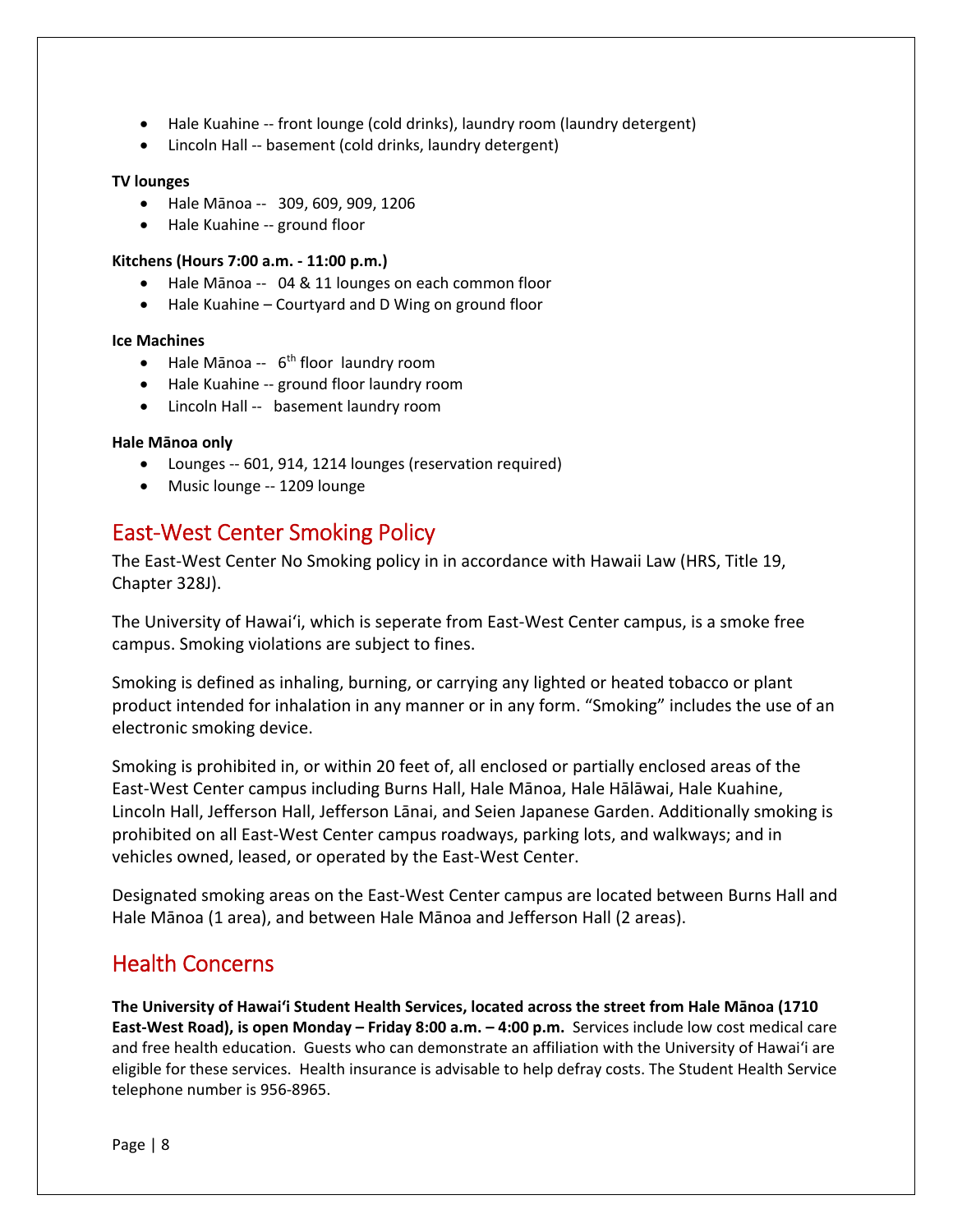**Health clearance forms are used by the East‐West Center to establish and maintain conditions for a safe and healthy environment.**

- A completed Health Clearance Form is required of all guests staying more than 30 days.
- Note that the *Tuberculosis Clearance, MCV\*\* [Meningococcal Conjugate Vaccine], MMR\* [Measles, (Rubeola)‐Mumps‐Rubella], Tdap [Tetanus‐diptheria‐acellular pertussis], and Varicella (chickenpox)* sections must be completed and signed by a health professional.
- \* Students born prior to 1957 are exempt from the MMR vaccination requirement.

\*\* First‐year students living in on‐campus housing.

Your compliance in completing these forms will help assure that the Center remains safe and healthy for all. Please refer to the University of Hawai'i Health Services' website for further information. https://www.hawaii.edu/shs/

### Emergencies

There is a Housing staff person on duty at all times. After normal working hours, the on duty staff can be contacted by calling the front desk. The Hale Mānoa front desk (944‐7960) is staffed 24 hours a day. Fire.

**Pull the nearest fire alarm switch and leave the building immediately.**

#### **Fire alarm pull handles are located in the following locations:**

- Hale Mānoa -- in the 01 and 02 residential floor units and outside the 03 and 12 lounges on the common floors.
- Hale Kuahine -- at the top of each stairwell.
- Lincoln Hall -- at the top of each stairwell.

#### **Fire extinguishers are located throughout the building for minor, localized fires.**

**Please note the evacuation procedures that are posted on the door of each room.** 

All buildings are equipped with fire sprinklers and smoke detection units.

#### **In case of a ringing fire alarm.**

- **•** Remain calm.
- **Use the stairwells by the "EXIT" signs to evacuate the building.**
- **Elevators will not operate during an evacuation.**

#### Illness or injury.

- Notify the Hale Mānoa front desk (944‐7960) or proceed directly to the University of Hawaiʻi Student Health Service (956‐8965) during business hours.
- Requests for an ambulance should be made through the front desk. If this is not possible, call 9-911.

#### Power Failure.

- Remain calm and remain where you are.
- In the case of a building-wide failure, an emergency generator will provide corridor and stairwell lighting and operation of one elevator.
- Notify the front desk if only your room or unit is affected.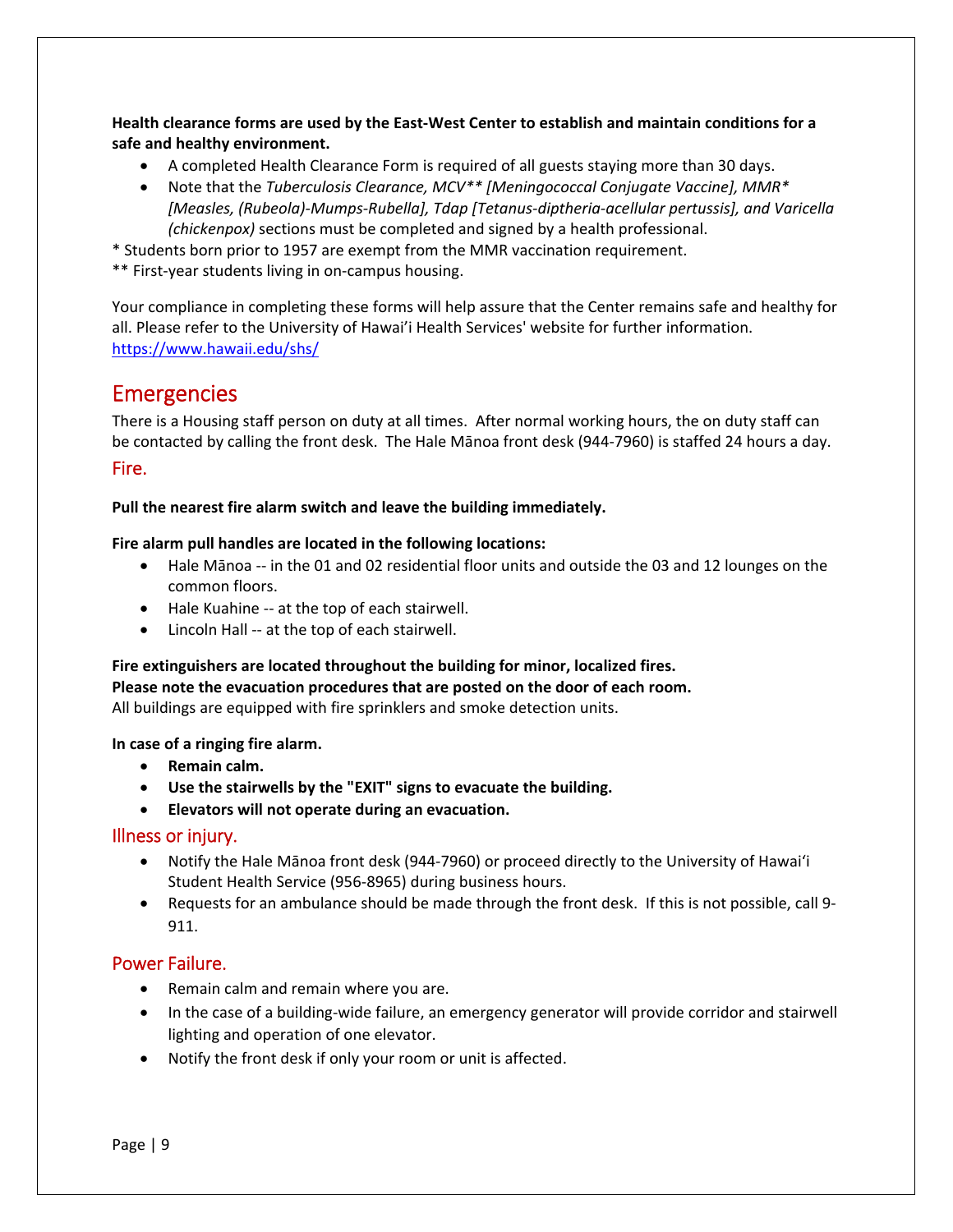#### Elevator Failure.

- Remain calm.
- Use the telephone in the elevator to give information as to where the elevator is stalled.
- Elevator maintenance staff will be contacted

#### Plumbing or electrical emergency.

- Inform the staff or call the front desk to report the emergency.
- Do not try to address the situation yourself.

#### Theft.

- Notify the front desk or staff on duty.
- You are also advised to call UH Campus Security at 956‐6911.
- You must be available to provide details to officers.

#### Suspicious person.

- If you notice any suspicious person(s) in or around the housing facilities, notify the front desk or staff on duty immediately.
- Please be as accurate as possible with your description and location of the individual.
- It will aid our staff in locating and escorting the unauthorized person away from the premises.

#### Island‐wide Emergencies

*(such as adverse weather conditions or natural disasters)* 

- Listen to the radio for civil defense instructions.
- When advance warning is issued, each resident has a responsibility to initiate emergency preparations for themselves and their property.
- This includes preparation of a disaster kit to include items to last at least 14 days.
	- o Water
	- o Food
	- o Toiletries and clothing
	- o Prescription medication
	- o Important papers ‐ driver's license, passport, medical information
	- o Portable radio, flashlight, extra batteries
	- o Cash

Housing staff will take appropriate safety precautions to secure the buildings and to alert and assist guests.

## **A L W A Y S R E M E M B E R**

# **REMAIN CALM**

## **Contact a staff member or the Hale Mānoa Front Desk.**

**The Hale Mānoa desk (ext. 7960) is open 24 hours a day.**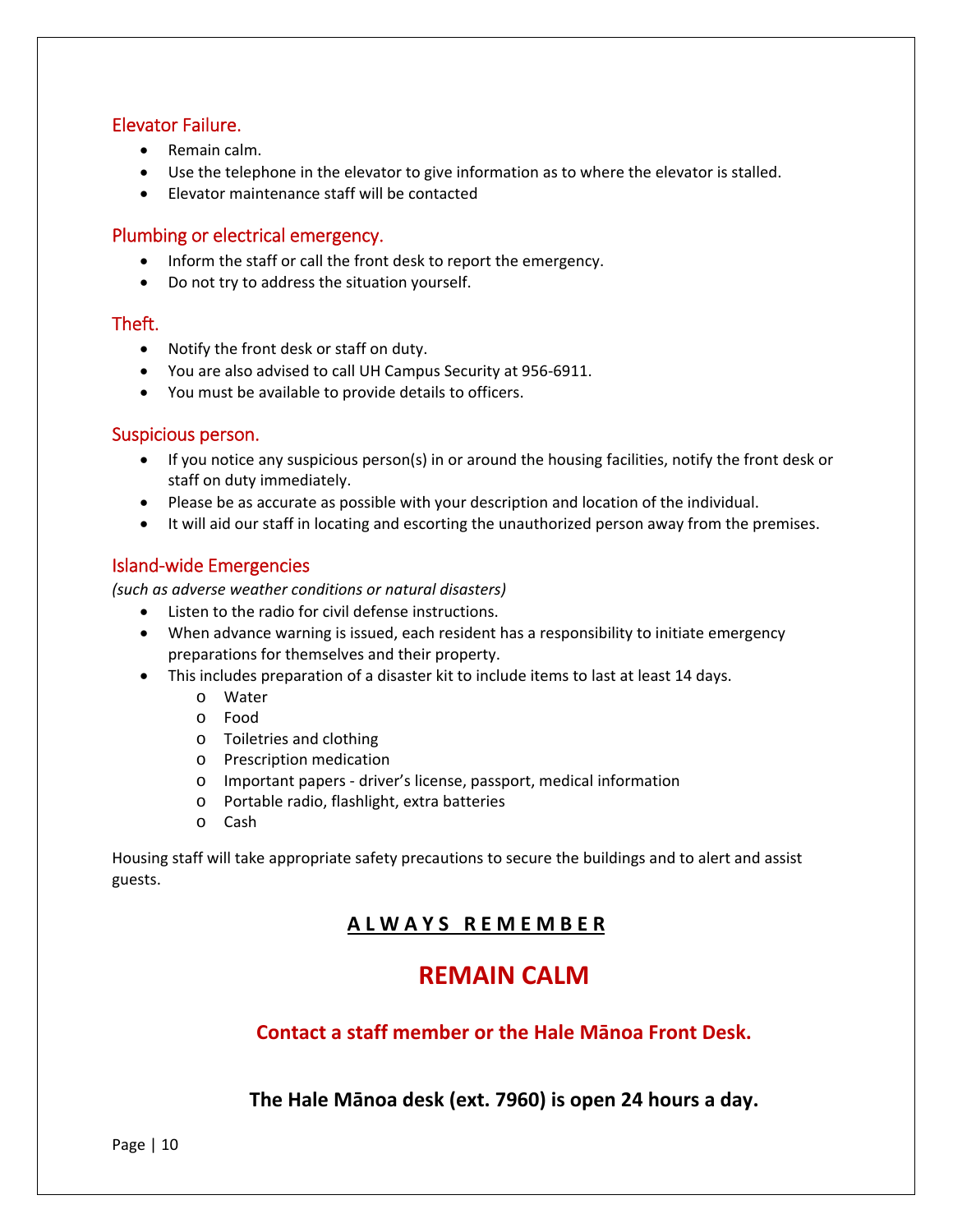# Emergency Phone Numbers

| EWC Hale Mānoa Front Desk (24 hours)       | x7960 |
|--------------------------------------------|-------|
| EWC Hale Kuahine Front Desk (during hours) | x7813 |
| EWC Lincoln Hall Front Desk (during hours) | x7816 |

- The East-West Center's telephone system does not provide specific address/room information to 911 operators (Fire/Ambulance/Police).
- It is recommended that emergency calls be routed through the front desk. This provides a centralized location to coordinate the emergency response and insures that appropriate EWC/UH personnel are notified.

| Fire (From EWC phone dial 9+)                                 | 911                       |
|---------------------------------------------------------------|---------------------------|
| Ambulance (From EWC phone dial 9+)                            | 911                       |
| Police (From EWC phone dial 9+)                               | 911                       |
| National Suicide Prevention Lifeline (From EWC phone dial 9+) | (800) 273-8255 (24 hours) |
| ACCESS Suicide & Crisis Line (From EWC phone dial 9+)         | (800) 832-3100 (24 hours) |
| Poison Information Center (From EWC phone dial 9+)            | (808) 222-1222            |
| Sex Abuse Treatment Center (From EWC phone dial 9+)           | 524-7273                  |
| Queen's Medical Center: (From EWC phone dial 9+)              | 538-9011                  |
| UH Student Health Services (From EWC phone dial 9+)           | 956-8965                  |

#### **FREQUENTLY CALLED EWC PHONE NUMBERS**

| EWC Information (Burns Hall reception desk)                             | x7111 |
|-------------------------------------------------------------------------|-------|
| <b>Housing Reservations</b>                                             | x7805 |
| Housing Repairs and Services (Hale Manoa, Hale Kuahine, Lincoln Hall)   | x7809 |
| EWC Facilities Management (Burns Hall, Imin Conference Center, grounds) | x7156 |

#### **OTHER USEFUL PHONE NUMBERS**

| University of Hawaii Information (From EWC phone dial 9+) | 956-8111 |
|-----------------------------------------------------------|----------|
| Honolulu Weather Forecast                                 | 973-4380 |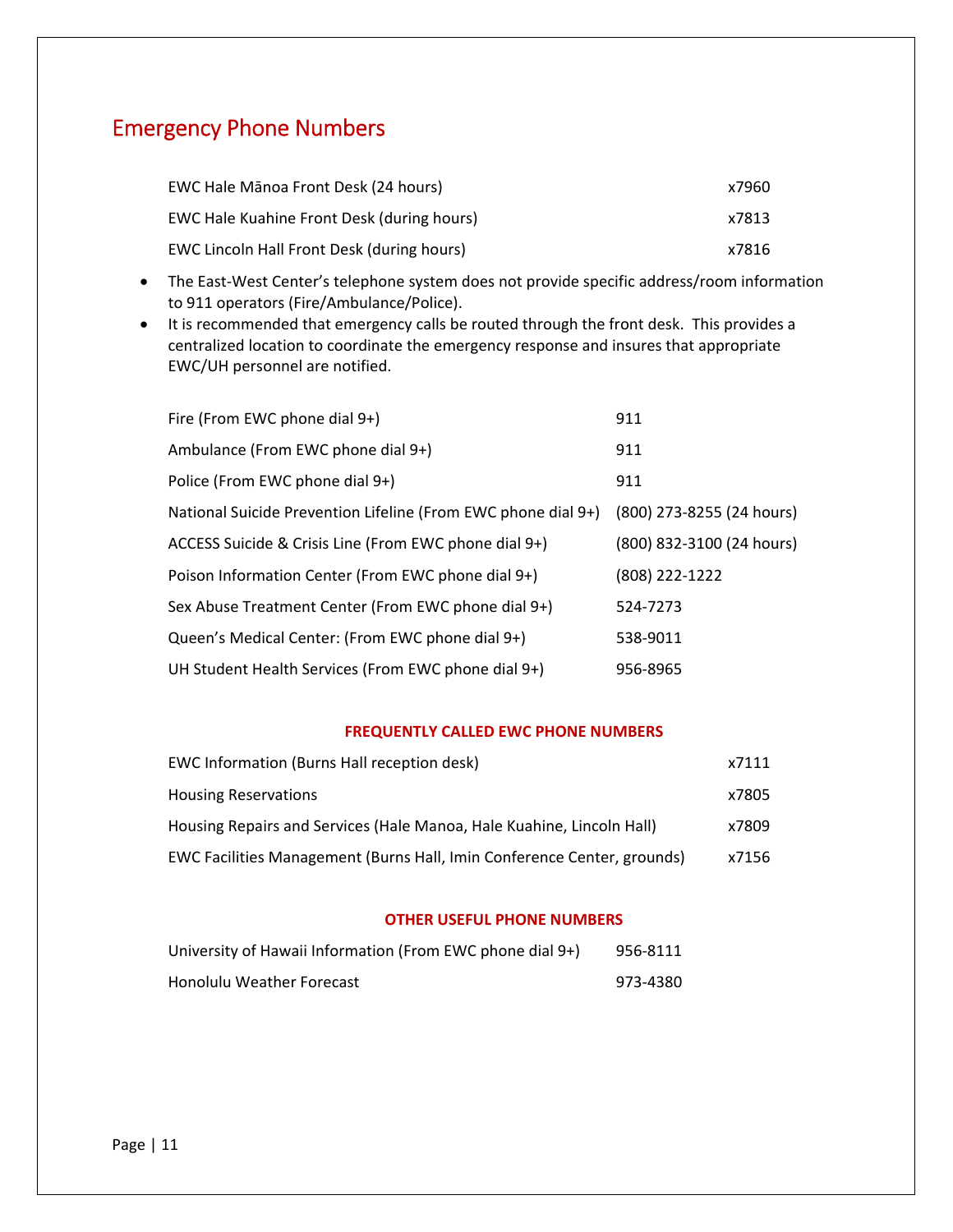# Housing Resident Conduct Code

Since all guests of the East‐West Center residence halls are adults, they are expected to demonstrate maturity, good judgment, understanding, courtesy and respect for others at all times. Behavior should be governed by the following simple guideline: One may act according to one's own wishes provided that in doing so, one does not disturb or endanger other people or property. In other words, behavior should always be guided by consideration for other guests.

Below are outlined some standards of consideration. Much remains to the resident's discretion.

Cross‐cultural living situations involve challenges and adjustments. When difficulties are of a personal nature or cannot be resolved directly, guests are encouraged to consult with Housing staff. Such matters will be treated confidentially whenever possible.

1. **Visiting**. Visiting hours are not formally restricted. Guests may be received in the first floor reception area. Guests must be accompanied by a resident host or hostess at all times while on the upper floors and in other areas not designated as public areas of the buildings. Resident host/hostess will be held responsible for the actions of their guests while in the residence hall and adjacent areas.

2. **Noise**. No quiet hours are specifically established but guests are reminded that individuals' studying, relaxing and sleeping schedules vary greatly. Therefore, it is imperative that guests exercise both tolerance and consideration. If disturbances are extreme or persistent or occur during late evening or early morning hours, the resident should approach the person(s) creating the disturbance. Complaints may also be registered with the Staff Assistants or at the desk.

3. **Smoking**. Smoking and all electronic smoking devices are prohibited in all East‐West Center buildings and within 20 feet of any entrance, exit, operable window or ventilation intake per Hawaiʻi Revised Statutes Chapter 328J.

4. Liquor. The sale of alcoholic beverages is not permitted in East-West Center residence halls. Guests who are 21 years old or older are permitted to possess and consume alcoholic beverages only in the privacy of their rooms/apartments or designated areas. Any disturbance connected with liquor consumption or resulting from public display of alcoholic beverages is prohibited.

5. **Drugs**. The Hawaii Penal Code, Section 1241, et. seq., makes it a felony to possess or distribute any of the respective alkaloids or salts of heroin, morphine, cocaine or any of the other "dangerous drugs", "harmful drugs" including marijuana, as those terms are defined in Chapter 329 of the Hawaii Revised Statutes. Persons convicted of felonies under this section may be sentenced to an indeterminate term of imprisonment up to 20 years, or a fine of \$10,000, or both, in addition to the penalties that may be imposed under the Resident Conduct Code. Guests are expected to be aware of, and abide by, the drug laws in force in the State of Hawaii.

Suspected violations should be reported to the Housing Staff Assistant or the desk who will, in turn, assist the complainant in notifying civil authorities.

6. **Theft**. Theft is a criminal offense and should be referred to the Housing Staff Assistant or the desk who will, in turn, assist the complainant in notifying civil authorities. Guests are urged to lock their doors at all times. The East‐West Center is not responsible for damage to or loss of guests' possessions by theft, but will assist with recovery, replacement, or substitution whenever possible.

7. **Firearms**. Firearms, ammunition or other dangerous weapons, including switchblade knives, are not allowed to be stored in or brought into the halls. In addition, possession, sale or transfer of firearms, present within the State, of any description, whether usable or unusable, regardless of where

Page | 12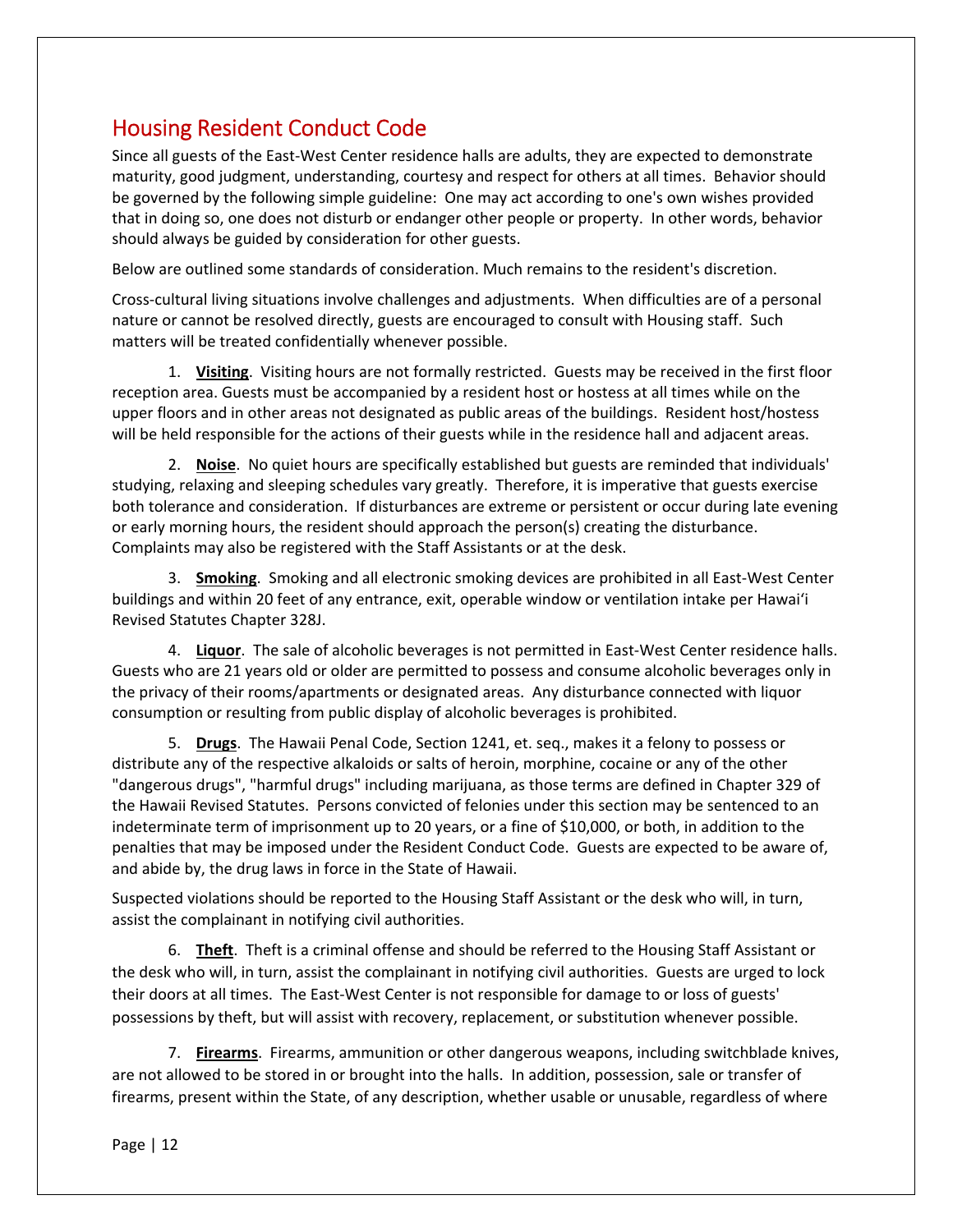stored, are subject to the provisions of Chapter 134 of the Hawaii Revised Statutes requiring registration and permit. Possession, sale manufacture or transport in the State of a switchblade knife is completely prohibited by Chapter 134, Hawaii Revised Statutes.

8. **Damages**. Guests are responsible for loss of or damage to supplies/furniture/equipment/ fixtures (mattresses, lamps, desks, chairs, etc.) or loan equipment resulting from their negligence or willful abuse. Damage costs are charged to guests who are responsible for such damage or loss and will be based on cost depreciation as computed by the East-West Center Housing Office.

9. **Guests**. The host is responsible for the conduct of guests and for rental payment or any other cost incurred by guests. Unregistered guests are not allowed to reside in the halls. Room usage is for registered individuals only. Under no circumstances may rooms be transferred (loan or sublet) to another person(s).

10. **Physical violence**. Actual or threatened physical violence or any other form of disorderly conduct is prohibited both by the Resident Conduct Code and by the Hawaii Penal Code. Suspected violations should be reported to the Staff Assistant or the desk who will, in turn, assist the complainant in notifying civil authorities.

11. **Entry into guests' rooms.** The right of each resident to be secure in their person, room, papers and effects against unreasonable searches and seizures is guaranteed by the United States Constitution and shall not be violated. Resident rooms will, however, be entered for normally authorized repairs, fumigation, and maintenance such as replacing light bulbs and repairing equipment and furniture. To the extent feasible, reasonable notice will be given of intention to enter for such purposes.

12. **Furniture and equipment (including personal equipment) which is specifically prohibited in resident rooms includes the following:**

- a) Residence hall furniture other than supplied specifically for guests' bedrooms.
- b) Electrical appliances which do not adapt naturally to existing circuits and/or which overload circuits (e.g. air conditioners).
- c) Cooking‐heating elements such as burners, heating elements, electric woks, electric skillets, rice cookers, slow cookers, toasters, ovens, etc. which are being used in the resident rooms.
- d) Weapons, firearms, explosives, ammunition or switchblade knives.
- e) Refrigerators exceeding three (3) cubic feet.
- f) Any item which endangers persons or damages or threatens to damage property.

If evidence is received by the Housing staff that prohibited equipment or furniture is present in a resident's room, the Housing staff will meet informally with the resident to counsel the resident and provide a verbal warning to remove the equipment or furniture. If continuing evidence indicates that the prohibited equipment/furniture is still present in the room, the Housing Staff will request permission from the resident to inspect the room. If the request is denied, the resident/s will be cited in writing for refusal to cooperate and a formal written reprimand may also be filed.

If there continues to be evidence that prohibited equipment/furniture is present in the room, the Housing staff will prepare a written memo to the Dean, Education Program (for EWC participants) or the Administrator for Housing (for non‐EWC participants) outlining the evidence of prohibited equipment/furniture and the previous steps taken to resolve the matter. The memo will request permission to enter the resident's room to remove the prohibited equipment/furniture. If written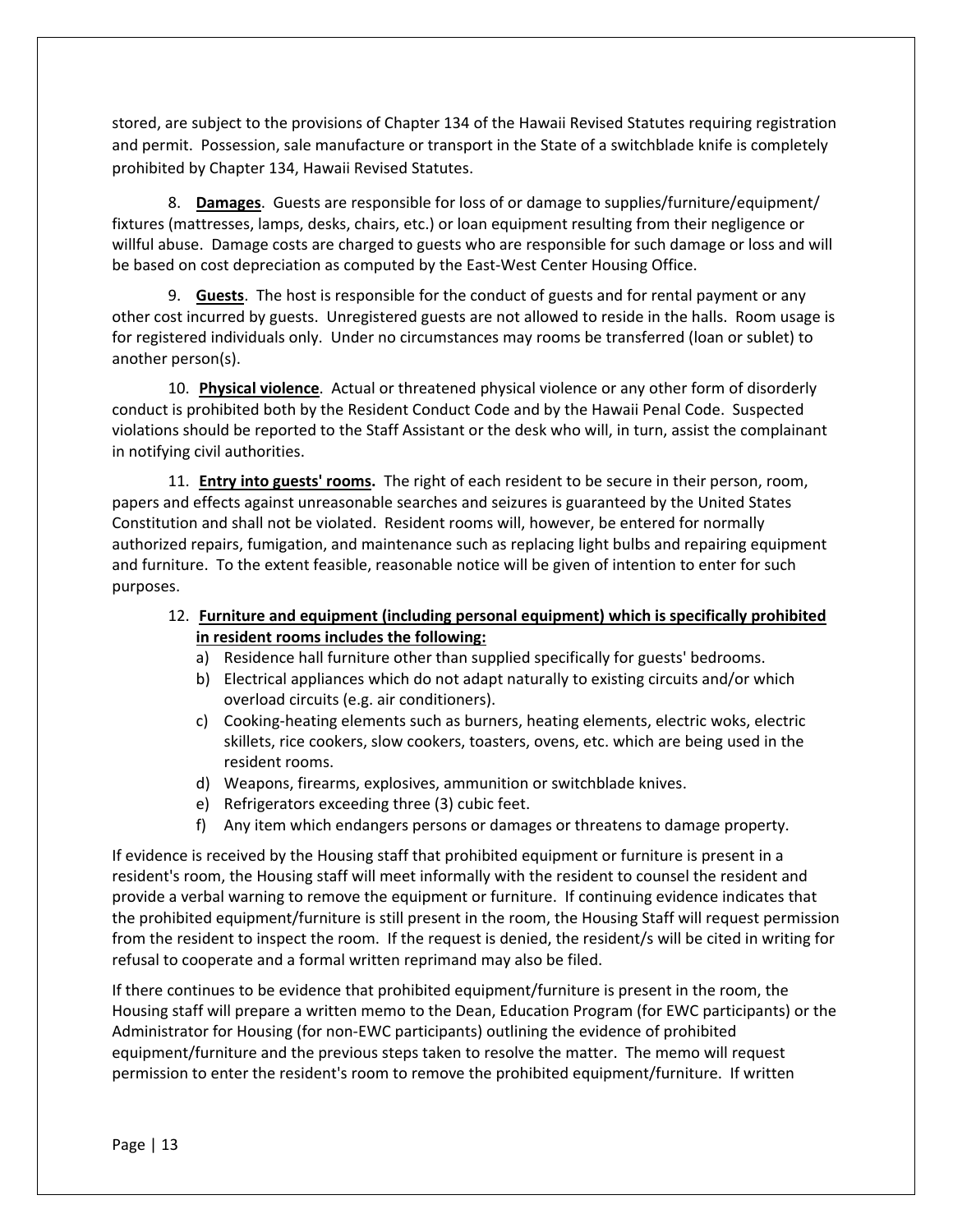approval is received from the Dean, Education Program/Administrator for Housing, Housing staff will enter the room and confiscate any prohibited equipment/furniture.

In the event that personal possessions are confiscated the Housing Office will store such items. These items may be claimed by the owner upon leaving the dorm. Housing staff members are authorized to enter guests' rooms under emergency situations which demand immediate action such as:

- a) The health, life or safety of the individual occupant or other guests is believed to be in jeopardy.
- b) The safety of the building, its fixtures and contents are believed to be in jeopardy.

Should a law enforcement officer request to speak to a resident, housing staff will assist in locating the resident. If a subpoena or a warrant to arrest a resident is presented, staff may assist in locating the resident but will not open the resident's room. If a law enforcement officer presents a warrant to search a resident's room, staff will cooperate in opening the room for the officer.

13. **Internet**. Internet access is provided for individual or personal use only. Commercial or institutional use is prohibited. Guests must adhere to the HousingNet's Acceptable Use Policy.

14. **Cooking**. The use of heat to prepare food and hot drinks and the washing of cooking related appliances/dishes/utensils is prohibited in residence rooms, bathrooms and all other areas of the halls except in kitchens and other specifically designated areas.

Refrigerators (not to exceed 3 cu ft) and microwave ovens (unit wattage not to exceed 1500 watts) to heat foods are permitted as long as they are UL approved and do not overload room's electrical capacity. To avoid overloading circuits and to protect one's equipment, guests should purchase an electrical power strip with surge and circuit breaker protection. Refrigerators can only be kept in resident rooms and designated common areas (Housing office approval required).

Food which is stored in participant rooms should be carefully wrapped or kept in air‐tight containers. Food wastes are not to be disposed of in bathroom sinks or toilets, but should be carefully wrapped and placed into appropriate waste receptacles.

Barbecuing in grills is not permitted anywhere inside the residence hall. Storage of barbecue items such as charcoal or lighter fluid is not permitted.

15. **Storage**. All items which are left in the hall and are not accounted for by the Housing Office's procedures for storage will be disposed of. Guests with confirmed return housing reservations qualify for temporary storage on a space available basis. Contact Housing Facilities office for storage policies and procedures.

16. **Laundry**. Laundry rooms should be used for washing clothes. Unit bathrooms should be used for personal hygiene only.

17. **Fumigation and general cleaning**. Participation in the regularly scheduled fumigation and general cleaning is mandatory.

18. **Solicitation**. Solicitation by direct contact is not permitted unless approved in advance by the Dean, Education Program. Only activities relevant and vital to Center programs will be considered.

19. **Pets**. Pets, except for fish in proper containers, are not allowed in the halls.

20. **Rental payments**. Rental payments are due in advance. Monthly rental payments are due by the 5th of the month. The penalty charge is \$25.00 for late rental payments.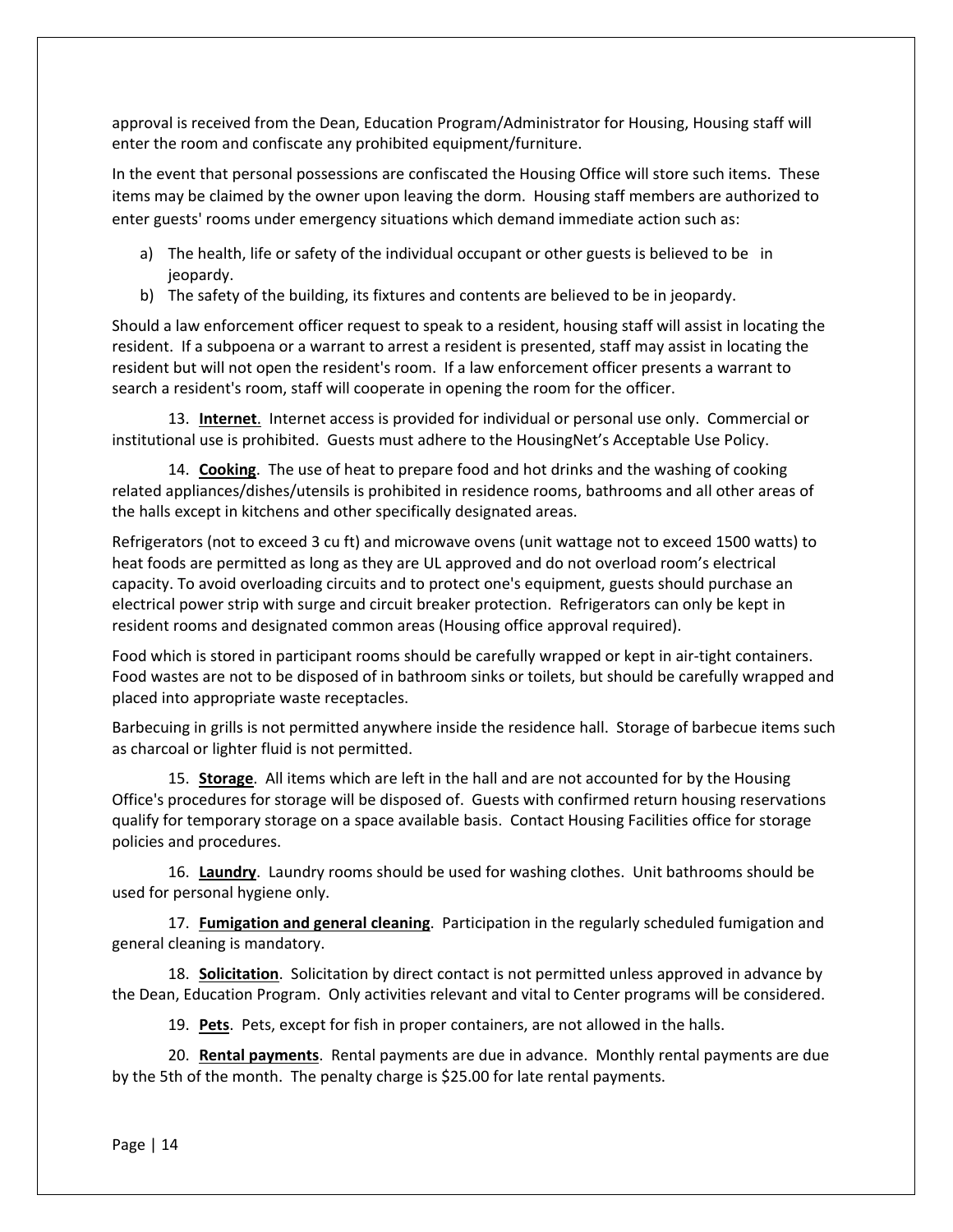21. **Penalties**. Grounds for disciplinary action include but are not necessarily limited to the above stated resident conduct rules. The following penalties for violation of the Resident Conduct Code may be imposed by the Center:

- a) Verbal warning. (Housing staff)
- b) Formal written reprimand with copy sent to the Dean, Education Program and Program Officer. (Housing staff)
- c) Non‐academic probation and/or assessment of minimum \$50.00 fine. (Dean, Education Program)
- d) Eviction from the dormitories with no off-campus housing allowance. (Housing staff and Dean, Education Program)
- e) Termination of grant. (Dean, Education Program)

Housing staff members may initiate measures a, b and d above, as well as recommend further action on the part of the Dean, Education Program. The Dean, Education Program, will take final action for items c, d and e, after appropriate consultation has been carried out with programs and offices. Civil authorities may be summoned at any time at the discretion of the staff members.

Participants have the right to appeal any decision made to the Director of Education Programs.

Non East‐West Center participants may be evicted from the dormitories for violation of housing rules.

Housing reserves the right to deny reservations or extensions to individuals whom have demonstrated difficulty in living in a community living environment or complying with rental payment requirements.

*Please enjoy your stay!* 

**Hale Mānoa** 1711 East‐West Road Honolulu HI 96848

**Hale Kuahine** 1811 East‐West Road Honolulu HI 96848

**Lincoln Hall** 1821 East‐West Road Honolulu HI 96848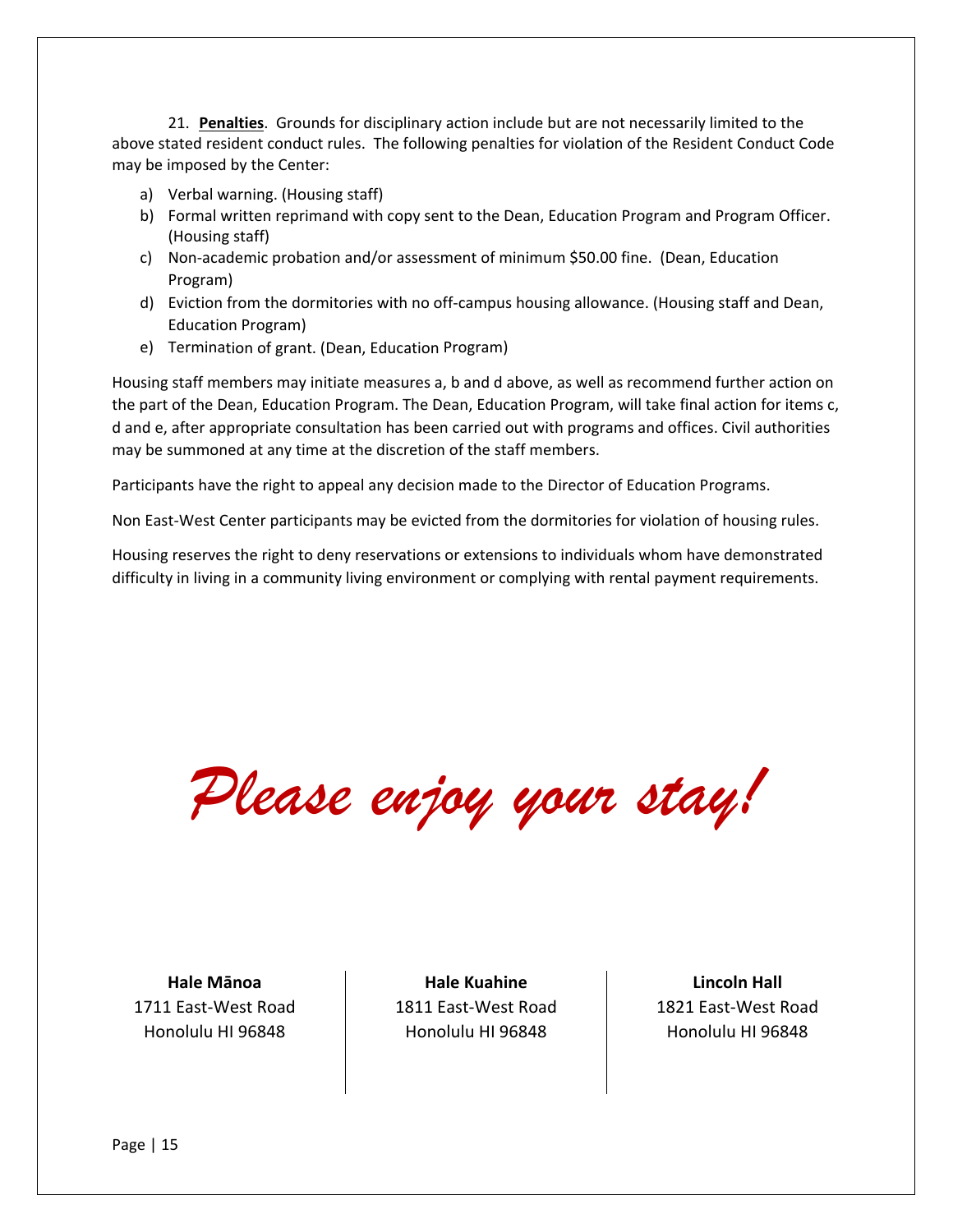# **Housing Guest Handbook Contents**